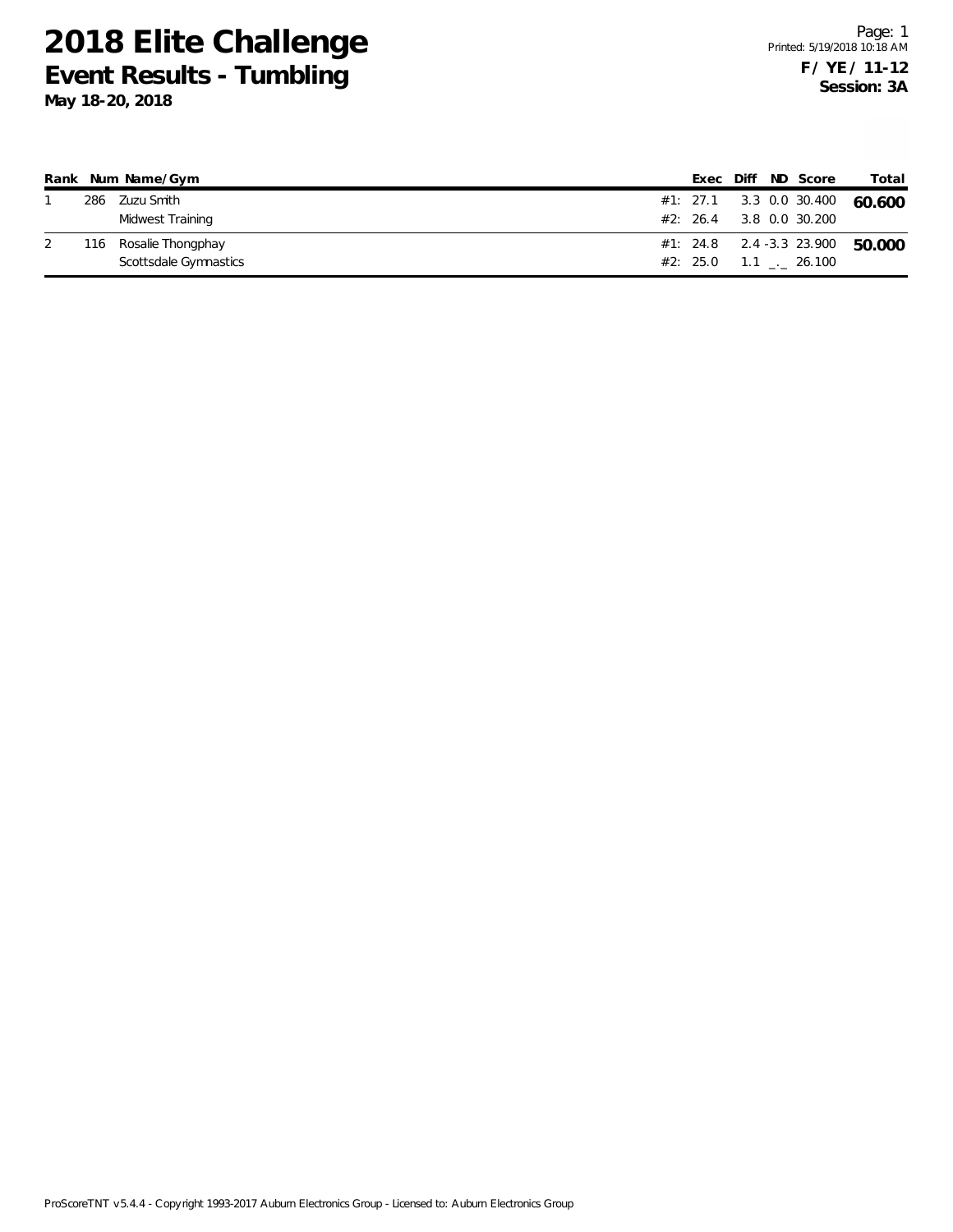|                |     | Rank Num Name/Gym                                      | Exec                 | Diff | ND Score                          | Total  |
|----------------|-----|--------------------------------------------------------|----------------------|------|-----------------------------------|--------|
|                | 262 | Shelby Nobuhara<br><b>High Altitude</b>                | #1: 27.0<br>#2: 27.3 |      | 3.6 0.0 30.600<br>4.0 0.0 31.300  | 61.900 |
| 2              | 328 | Jill Papenhause<br>Central Illinois Gymnastics Academy | #1: 27.9<br>#2: 26.0 |      | 3.6 0.0 31.500<br>4.1 0.0 30.100  | 61.600 |
| 3T             | 329 | Tasha Williams<br>Jon Williams Fondulac Flyers         | #1: 27.3<br>#2: 26.2 |      | 3.4 0.0 30.700<br>3.9 0.0 30.100  | 60.800 |
| 4 <sub>T</sub> | 326 | Savanna Cecil<br>Premier Athletics Knoxville           | #1: 25.9<br>#2: 27.0 |      | 4.1 0.0 30.000<br>3.8 0.0 30.800  | 60.800 |
| 5              | 327 | Shelby Noonan<br>Midwest Training                      | #1: 26.2<br>#2: 25.4 |      | 3.5 0.0 29.700<br>4.1 0.0 29.500  | 59.200 |
| 6              | 260 | Aliah Raga<br>Dulles Gymnastics Academy                | #1: 26.3<br>#2: 25.3 |      | $3.4$ $-29.700$<br>3.9 0.0 29.200 | 58.900 |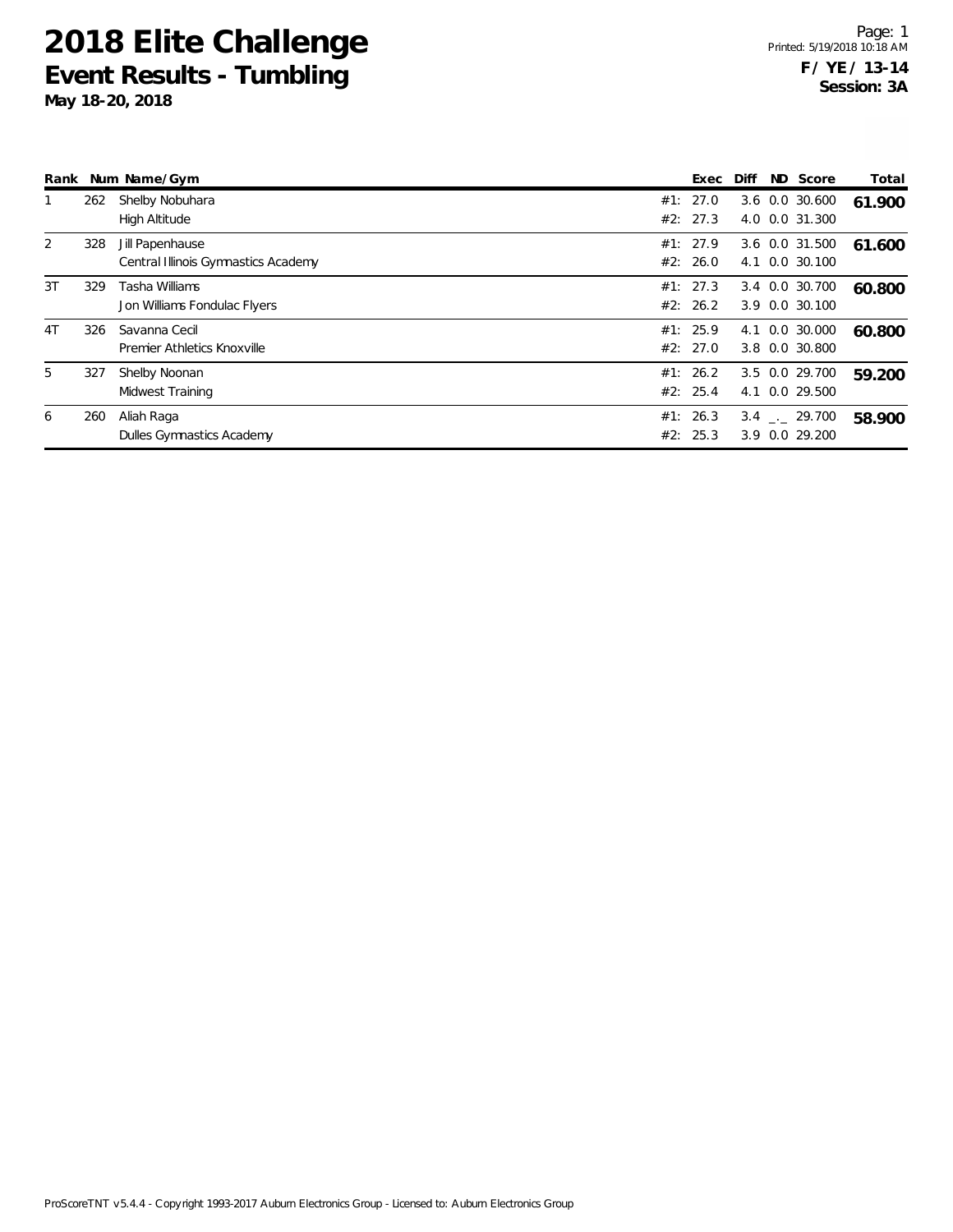|     | Rank Num Name/Gym   |  |  | Exec Diff ND Score      | Total                                    |
|-----|---------------------|--|--|-------------------------|------------------------------------------|
|     | 261 Cub Chivington  |  |  |                         | #1: 27.3 3.6 $\leq$ 30.900 62.300        |
|     | Wasatch T&T         |  |  | #2: 27.0 4.4 . 31.400   |                                          |
| 256 | Alexander Cole      |  |  |                         | #1: 25.4 3.4 $\frac{1}{2}$ 28.800 53.500 |
|     | Dynamite Gymnastics |  |  | $#2: 22.8$ 1.9 . 24.700 |                                          |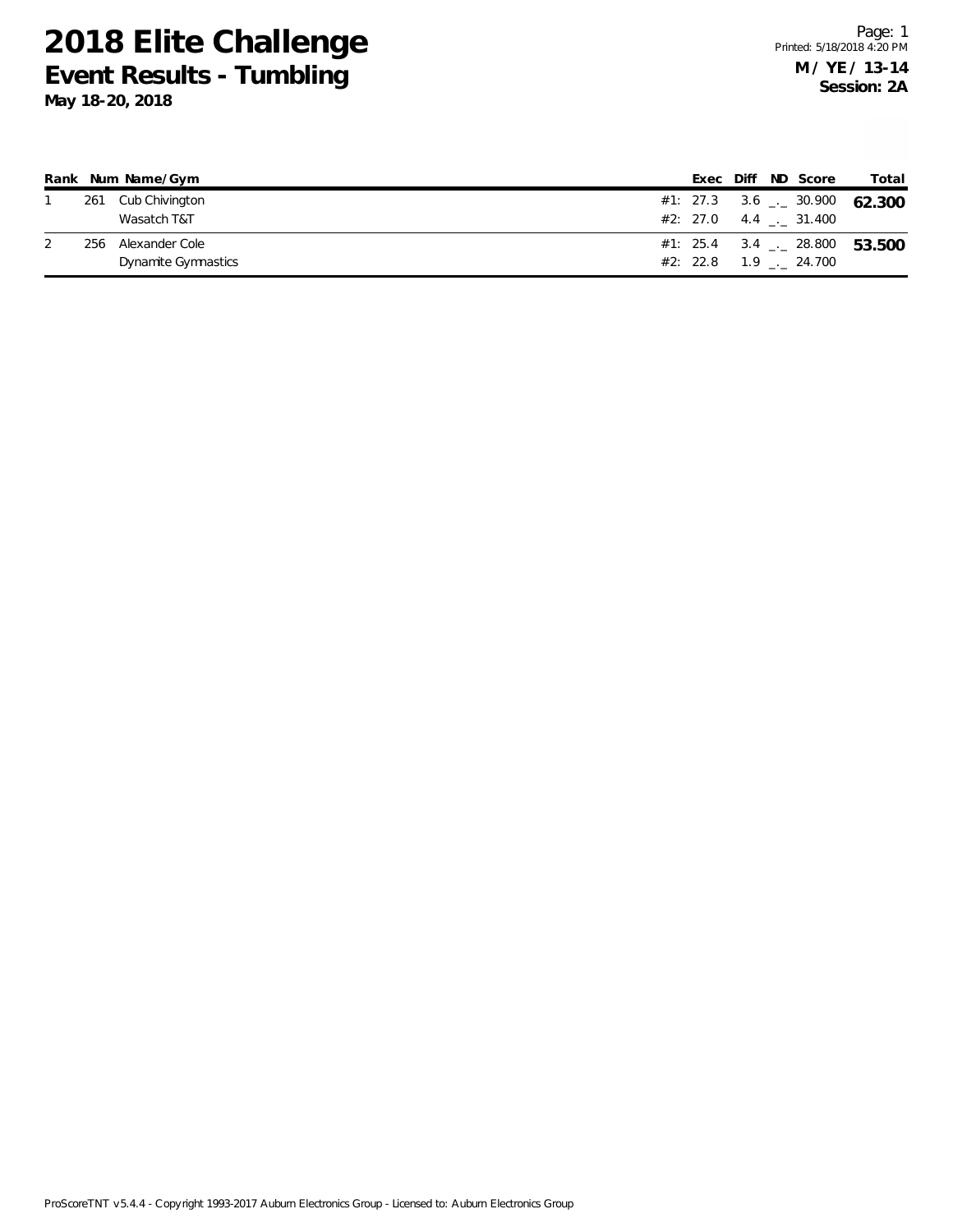|   |     | Rank Num Name/Gym                                  |            | Exec                 | Diff | ND Score                               | Total  |
|---|-----|----------------------------------------------------|------------|----------------------|------|----------------------------------------|--------|
|   | 232 | Susan Gill<br>So Cal TTC                           |            | #1: 26.2<br>#2: 25.4 |      | 3.2 0.0 29.400<br>4.1 0.0 29.500       | 58.900 |
| 2 | 114 | Emma Mobley<br>Scottsdale Gymnastics               |            | #1: 26.8<br>#2: 25.0 |      | 3.6 0.0 30.400<br>1.2 0.0 26.200       | 56.600 |
| 3 | 309 | Phoebe Lewis<br>Capital Gymnastics National Center |            | #1: 25.2<br>#2: 23.6 |      | 3.3 . 28.500<br>3.8 0.0 27.400         | 55.900 |
| 4 | 312 | Sarah Viola<br>Indigo Gymnastics Center            |            | #1: 24.2<br>#2: 24.0 |      | 1.1 0.0 25.300<br>4.0 0.0 28.000       | 53.300 |
| 5 | 112 | Caroline Hudson<br>Scottsdale Gymnastics           |            | #1: 22.8<br>#2: 22.9 | 3.4  | $0.0$ 26.200<br>1.9 0.0 24.800         | 51.000 |
| 6 | 233 | Michiko Sharpe<br>World Champions Centre           | #1:<br>#2: | 26.5<br>15.9         |      | $1.8 - 3.0$ 25.300<br>$0.7$ 0.0 16.600 | 41.900 |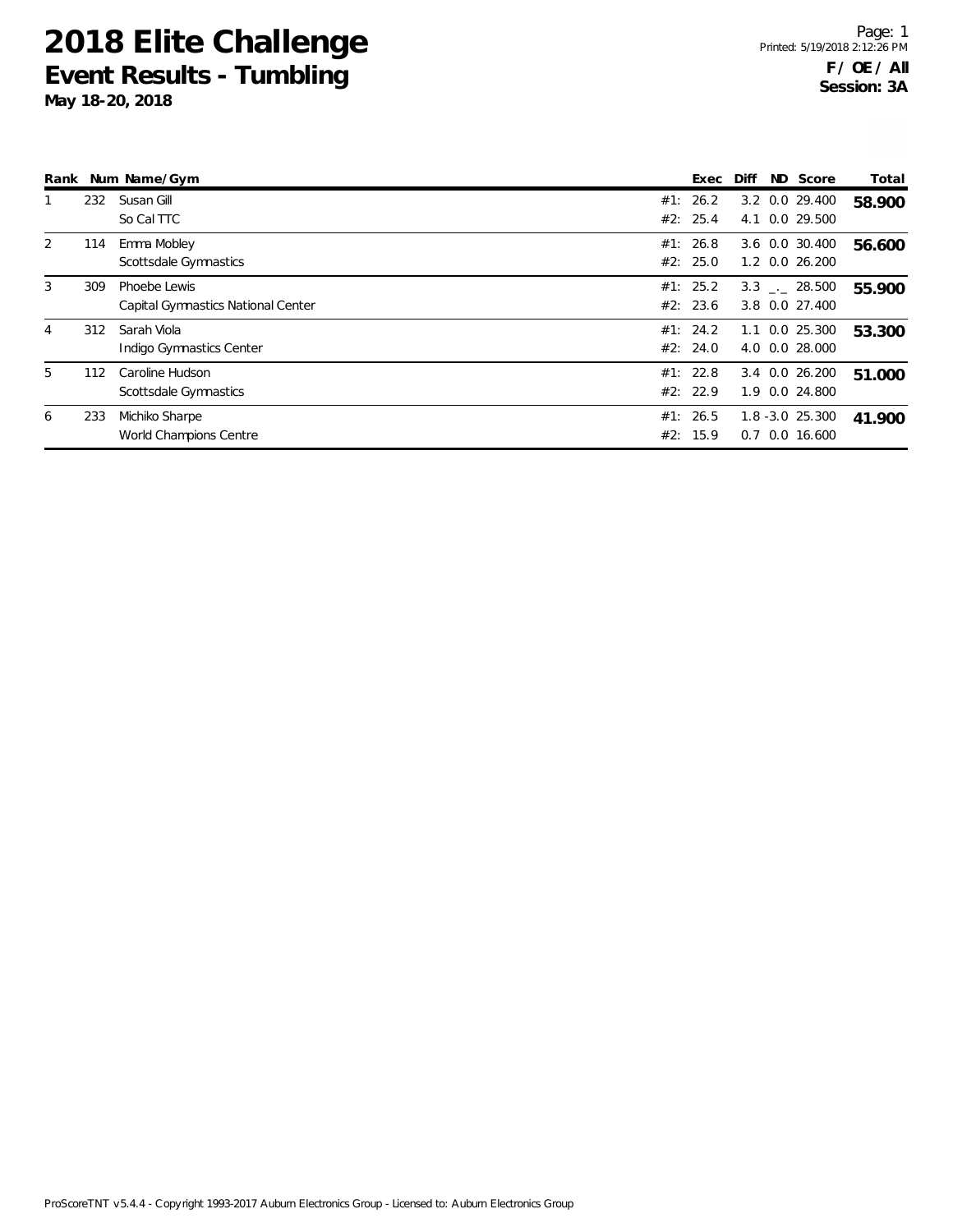|   |     | Rank Num Name/Gym                            | Exec                 | Diff                                              | ND Score | Total  |
|---|-----|----------------------------------------------|----------------------|---------------------------------------------------|----------|--------|
|   | 310 | Max Lively<br>Oklahoma Extreme Tumbling      | #1: 26.8<br>#2: 28.3 | $8.1$ $-.$ 34.900<br>$3.8$ $_{-1}$ 32.100         |          | 67.000 |
| 2 | 308 | Jeremy Darr<br>Eagle Gymnastics Academy      | #1: 25.6<br>#2: 25.5 | $8.5$ $\_\_$ 34.100<br>4.0 $_{\leftarrow}$ 29.500 |          | 63.600 |
| 3 | 113 | Aaron Jett<br>All American Gymnastics        | #1: 25.7<br>#2: 26.8 | 4.1 $\qquad$ 29.800<br>$3.6$ _._ 30.400           |          | 60.200 |
| 4 | 223 | Tate Simmons<br>Amplify Gymnastics           | #1: 23.4<br>#2: 25.6 | 8.1 -0.6 30.900<br>$3.6$ $_{\leftarrow}$ 29.200   |          | 60.100 |
| 5 | 222 | Keith Eldridge<br>Integrity Athletics        | #1: 26.5<br>#2: 26.0 | $3.4$ $-.$ 29.900<br>4.0 $\frac{1}{2}$ 30.000     |          | 59.900 |
| 6 | 234 | <b>Bryce Truhlar</b><br>Ultimate Air         | #1: 26.3<br>#2: 24.2 | $3.4$ $-.$ 29.700<br>3.9 - 0.6 27.500             |          | 57.200 |
|   | 311 | Kodin Priest<br>Indigo Gymnastics Center     | #1: 25.1<br>#2: 27.0 | 4.3 $\frac{1}{2}$ 29.400<br>$3.6 - 3.0$ 27.600    |          | 57.000 |
| 8 | 106 | David Sulistyo<br>Gleasons Gymnastics School | #1: 24.5<br>#2: 25.6 | $3.9$ $-.28.400$<br>$3.4 - 3.0$ 26.000            |          | 54.400 |
| 9 | 110 | Andres Villa<br>Gleasons Gymnastics School   | #1: 23.6<br>#2: 23.1 | $1.2$ $_{\leftarrow}$ 24.800<br>8.1 - 3.6 27.600  |          | 52.400 |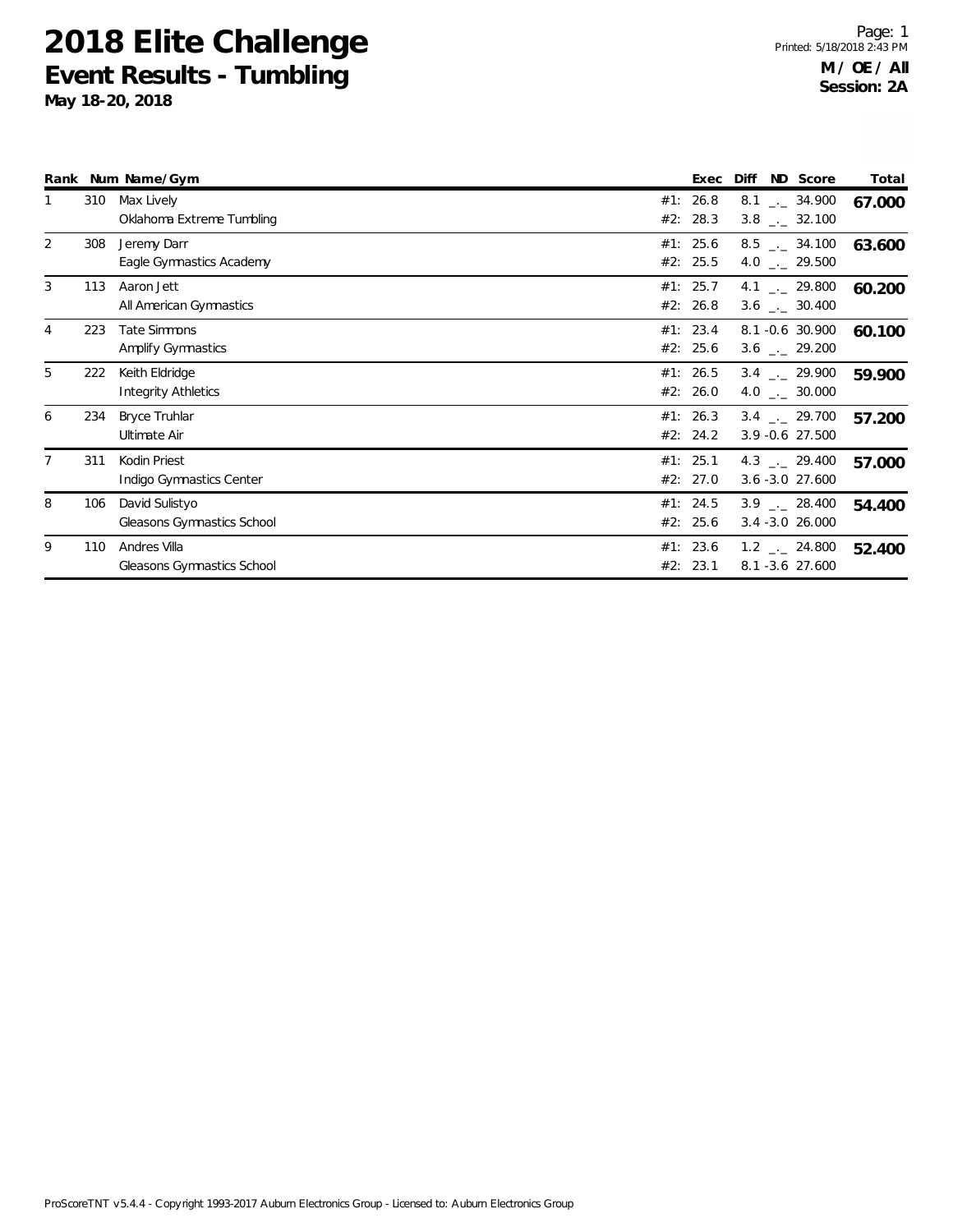|                |     | Rank Num Name/Gym                                        | Exec                 | Diff ND Score                                                | Total  |
|----------------|-----|----------------------------------------------------------|----------------------|--------------------------------------------------------------|--------|
|                | 296 | Tia Taylor<br>Premier Athletics Knoxville                | #1: 24.9<br>#2: 27.1 | $8.1$ $_{\leftarrow}$ 33.000<br>$3.6$ $_{\leftarrow}$ 30.700 | 63.700 |
| 2              | 307 | Morgan Vermillion<br>Central Illinois Gymnastics Academy | #1: 28.6<br>#2: 27.0 | $3.6$ $_{\leftarrow}$ 32.200<br>4.1 $\frac{1}{2}$ 31.100     | 63.300 |
| 3              | 297 | Miah Bruns<br>Midwest Training                           | #1: 28.0<br>#2: 27.6 | $3.6$ $_{\leftarrow}$ 31.600<br>4.0 $\frac{1}{2}$ 31.600     | 63.200 |
| $\overline{4}$ | 302 | Ashley McDonald<br>High Altitude                         | #1: 28.3<br>#2: 27.3 | $3.6$ $_{\leftarrow}$ 31.900<br>$3.8$ $_{\leftarrow}$ 31.100 | 63.000 |
| 5T             | 303 | Megan Moeller<br>Oklahoma Extreme Tumbling               | #1: 27.0<br>#2: 27.7 | $3.4$ $\ldots$ 30.400<br>$3.8$ $_{\leftarrow}$ 31.500        | 61.900 |
| 6T             | 295 | Ayanna Albright<br>Premier Athletics Knoxville           | #1: 28.2<br>#2: 26.0 | $3.6$ $_{\leftarrow}$ 31.800<br>4.1 $\frac{1}{2}$ 30.100     | 61.900 |
| 7              | 301 | Ellie Kirane<br>Gymnastic Academy of Rockford            | #1: 25.4<br>#2: 25.7 | 4.2 $\frac{1}{2}$ 29.600<br>4.4 -0.3 29.800                  | 59.400 |
| 8              | 299 | Eve Doudican<br>Oklahoma Extreme Tumbling                | #1: 20.7<br>#2: 24.5 | $3.2$ $_{\leftarrow}$ 23.900<br>$8.9$ $_{\leftarrow}$ 33.400 | 57.300 |
| 9              | 305 | Brittany Scianna<br>Fire House Gymnastics                | #1: 22.6<br>#2: 24.1 | $3.4$ $-26.000$<br>$3.9$ $_{\leftarrow}$ 28.000              | 54.000 |
| 10             | 306 | Rilian Smith<br>Elite World Gymnastics                   | #1: 26.9<br>#2: 23.9 | $3.4$ $-$ 30.300<br>2.4 -3.0 23.300                          | 53.600 |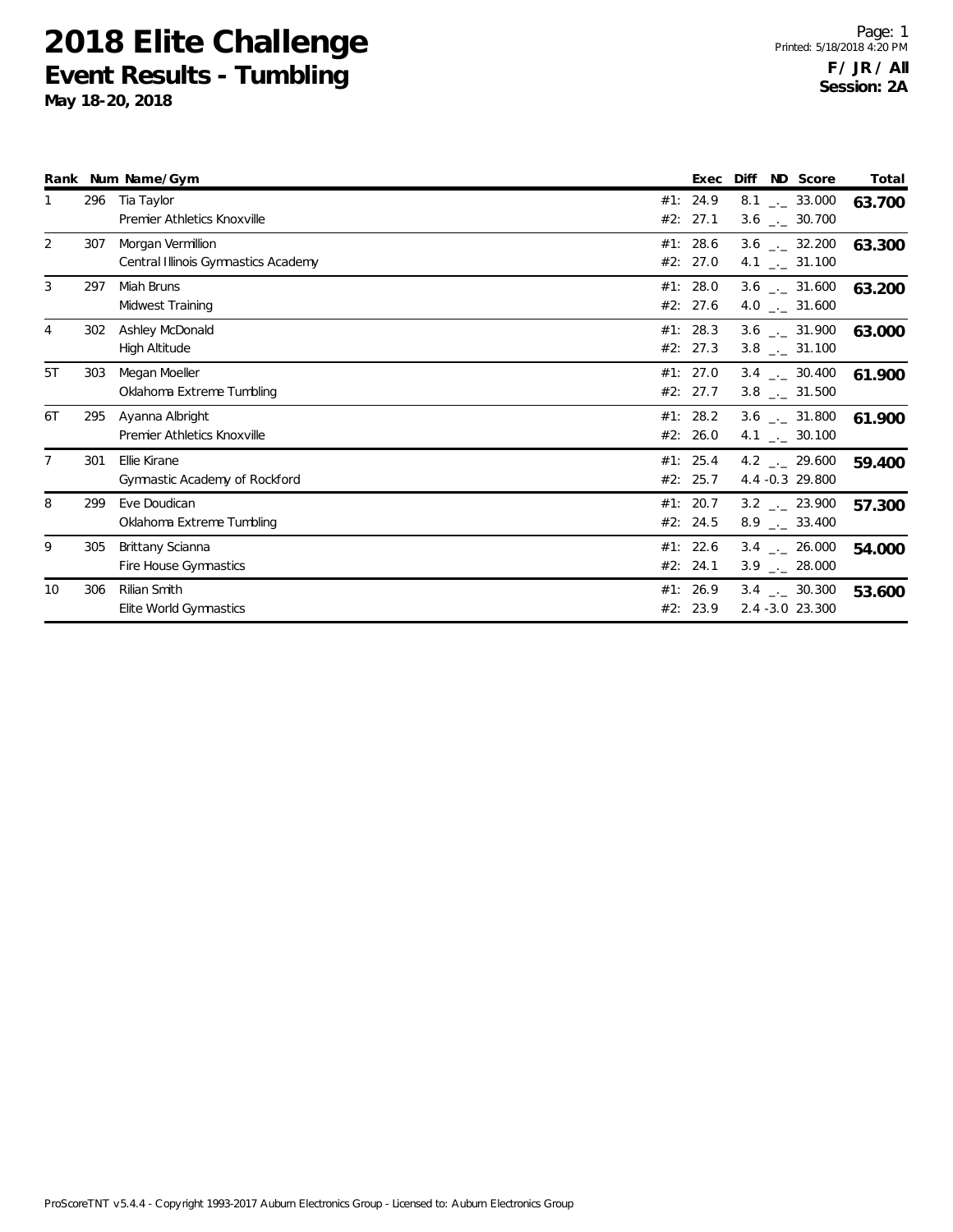|                |     | Rank Num Name/Gym                                     | Exec                 | ND Score<br>Diff                                         | Total  |
|----------------|-----|-------------------------------------------------------|----------------------|----------------------------------------------------------|--------|
|                | 300 | <b>Grant Forsee</b><br>Elite World Gymnastics         | #1: 26.5<br>#2: 26.8 | $9.9$ $_{\circ}$ 36.400<br>$9.9$ $_{\leftarrow}$ 36.700  | 73.100 |
| $\overline{2}$ | 199 | Charlie Larson<br>Gypsy Flyers Maple Grove            | #1: 26.1<br>#2: 26.4 | $9.1$ $_{\circ}$ 35.200<br>$8.7$ $\ldots$ 35.100         | 70.300 |
| 3              | 298 | Zeke Dayton<br>Wasatch T&T                            | #1: 26.7<br>#2: 25.8 | $8.5$ $_{\leftarrow}$ 35.200<br>$8.3$ _._ 34.100         | 69.300 |
| $\overline{4}$ | 111 | Dominic Dumas<br>Flip Shop                            | #1: 27.2<br>#2: 24.5 | $8.7$ $_{\sim}$ 35.900<br>8.3 -0.6 32.200                | 68.100 |
| 5              | 202 | Aniket Rahane<br>Team Legacy (Coach Patty Gymnastics) | #1: 24.6<br>#2: 24.6 | $8.2$ $_{\leftarrow}$ 32.800<br>8.5 -0.3 32.800          | 65.600 |
| 6              | 201 | Haydn Fitzgerald<br>Seattle Gymnastics-Ballard        | #1: 24.7<br>#2: 27.1 | $3.4$ $-.28.100$<br>$10.3$ _._ 37.400                    | 65.500 |
|                | 304 | Noah Riley<br><b>FlipCity South</b>                   | #1: 25.2<br>#2: 25.7 | $8.1$ $_{\sim}$ 33.300<br>4.3 $_{\leftarrow}$ 30.000     | 63.300 |
| 8              | 198 | Raf Bryant<br><b>Integrity Athletics</b>              | #1: 27.9<br>#2: 25.4 | $3.2$ $_{\sim}$ 31.100<br>4.8 $\frac{1}{2}$ 30.200       | 61.300 |
| 9              | 200 | Dylan McGuire<br>Trevino's Gymnastics                 | #1: 25.7<br>#2: 25.5 | $3.4$ $_{\leftarrow}$ 29.100<br>4.7 $\frac{1}{2}$ 30.200 | 59.300 |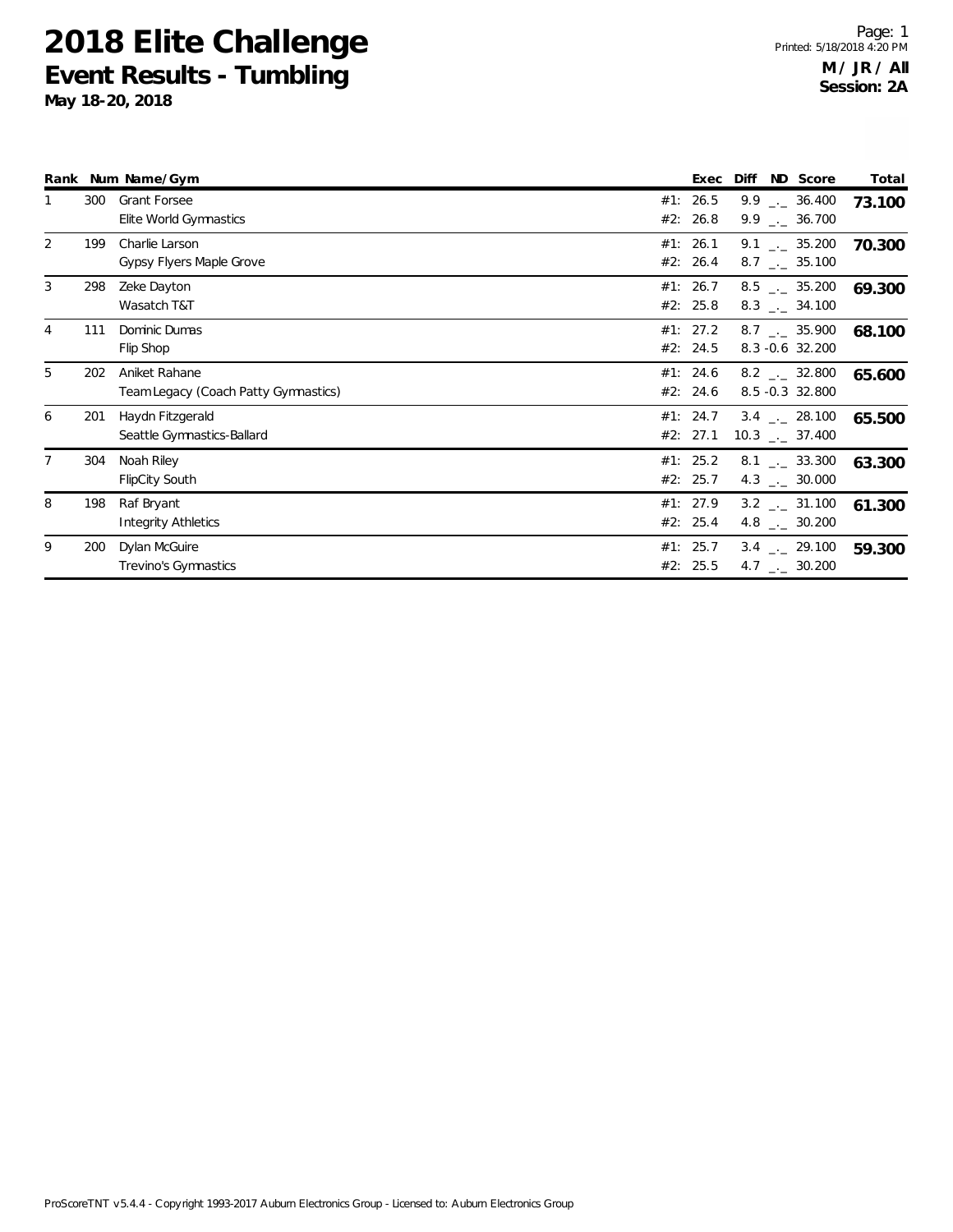|                |     | Rank Num Name/Gym                                      | Exec                 | Diff | ND Score                                                | Total  |
|----------------|-----|--------------------------------------------------------|----------------------|------|---------------------------------------------------------|--------|
|                | 318 | Eliza Floisand<br>Wasatch T&T                          | #1: 26.5<br>#2: 26.5 |      | $8.5$ $-.$ 35.000<br>4.3 $_{\leftarrow}$ 30.800         | 65.800 |
| 2              | 314 | Hope Bravo<br>Eagle Gymnastics Academy                 | #1: 28.3<br>#2: 27.9 |      | 3.6 0.0 31.900<br>4.7 $\qquad \qquad -2$ 32.600         | 64.500 |
| 3              | 321 | Angel Rice<br><b>FlipCity South</b>                    | #1: 25.7<br>#2: 25.8 |      | $8.5$ $-.$ 34.200<br>4.3 $\frac{1}{2}$ 30.100           | 64.300 |
| $\overline{4}$ | 236 | Kiley Lockett<br>World Elite                           | #1: 28.1<br>#2: 26.7 |      | 3.6 0.0 31.700<br>4.5 $\frac{1}{2}$ 31.200              | 62.900 |
| 5              | 317 | Caitlyn Crawford<br>Capital Gymnastics National Center | #1: 28.0<br>#2: 26.5 |      | 3.6 0.0 31.600<br>4.3 $\qquad$ 30.800                   | 62.400 |
| 6              | 325 | Daniela Zavala<br>Gymnastic Academy of Rockford        | #1: 26.5<br>#2: 26.0 |      | $4.2$ $_{\leftarrow}$ 30.700<br>4.4 $\leftarrow$ 30.400 | 61.100 |
| 7              | 323 | <b>Gretchen Schultz</b><br>Elmwood Gymnastics          | #1: 27.5<br>#2: 25.6 |      | 3.4 0.0 30.900<br>4.5 $\qquad$ 30.100                   | 61.000 |
| 8              | 324 | <b>Rachel Thevenot</b><br>Elmwood Gymnastics           | #1: 26.0<br>#2: 26.9 |      | $3.9 - 3.6$ 26.300<br>4.5 $\frac{1}{2}$ 31.400          | 57.700 |